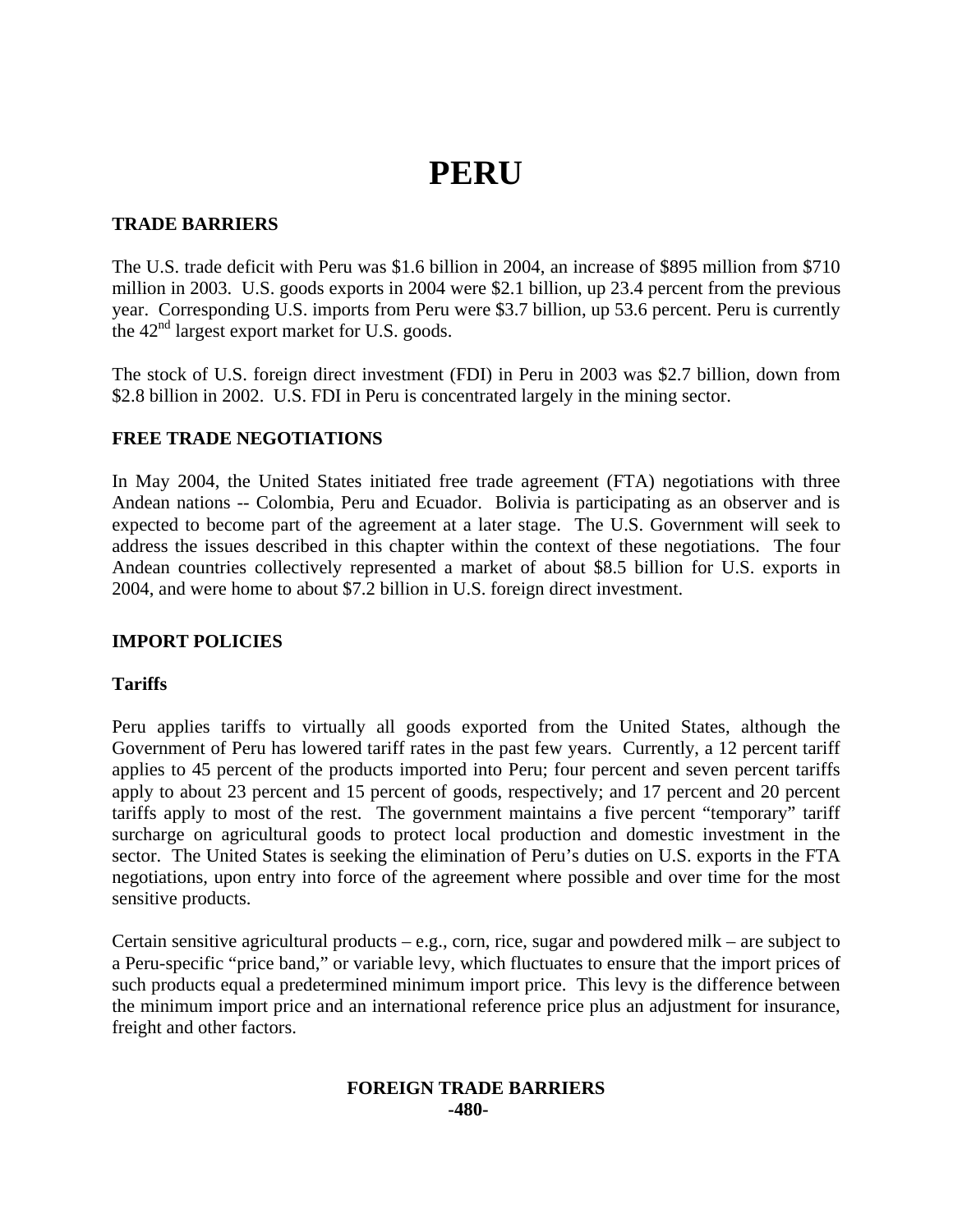The U.S. Government is seeking through the FTA negotiation to eliminate Peru's barriers to trade in our agricultural products, while providing reasonable adjustment periods and safeguards for producers of import sensitive agricultural products.

#### **Non-Tariff Measures**

The Government of Peru has eliminated almost all non-tariff barriers, including subsidies, import licensing requirements, import prohibitions and quantitative restrictions. However, the following imports are banned: used clothing, used shoes, used tires, remanufactured machine parts, cars over five years old and heavy trucks (weighing three tons or more) over eight years old. Used cars and trucks that are granted import permits must pay a 45 percent excise tax – compared to 20 percent for a new car – unless they are refurbished in an industrial center in the south of the country upon entry, in which case they are exempted entirely from the excise tax. Import licenses are required for firearms, munitions and explosives, chemical precursors (since these can be diverted to illegal narcotics production), ammonium nitrate fertilizer, and wild plant and animal species.

SENASA, the Peruvian plant and animal health agency, imposes several significant trade barriers (which include bans, import requirements and sanitary permits) on agricultural products, including poultry, live animals and animal genetic material. Among the affected products are:

--Poultry Products: The Peruvian government lifted its ban on U.S. poultry products in July 2004. Peru began importing small amounts of American poultry in November 2004.

--Beef and beef products: SENASA enacted a ban on U.S. beef products in March 2004, due to BSE.

--Paddy Rice: Peru has a ban on paddy rice imports from the United States. SENASA is currently conducting a Pest Risk Assessment that, if successful, will result in lifting the ban. SENASA has not indicated when it will make a final decision.

## **GOVERNMENT PROCUREMENT**

In 2000, in an effort to support national companies, Peru began adding 15 percent (on its rating scale of 100) to bids by Peruvian firms on government procurement contracts. In January 2002, the government raised the point preference an additional five percent, to a total of 20 percent, until 2005. U.S. pharmaceutical and medical equipment firms have raised concerns about this practice with regard to bidding on Health Ministry purchases. U.S. firms contend that the 20 point margin is excessive, giving unfair advantage to Peruvian competitors that would otherwise lose these bids on cost or technical grounds. In 2001 Peru began distinguishing between national and international bidding processes, reserving certain solicitations for participation by domestic firms only. In November 2004, the Peruvian government eliminated this distinction for the

## **FOREIGN TRADE BARRIERS**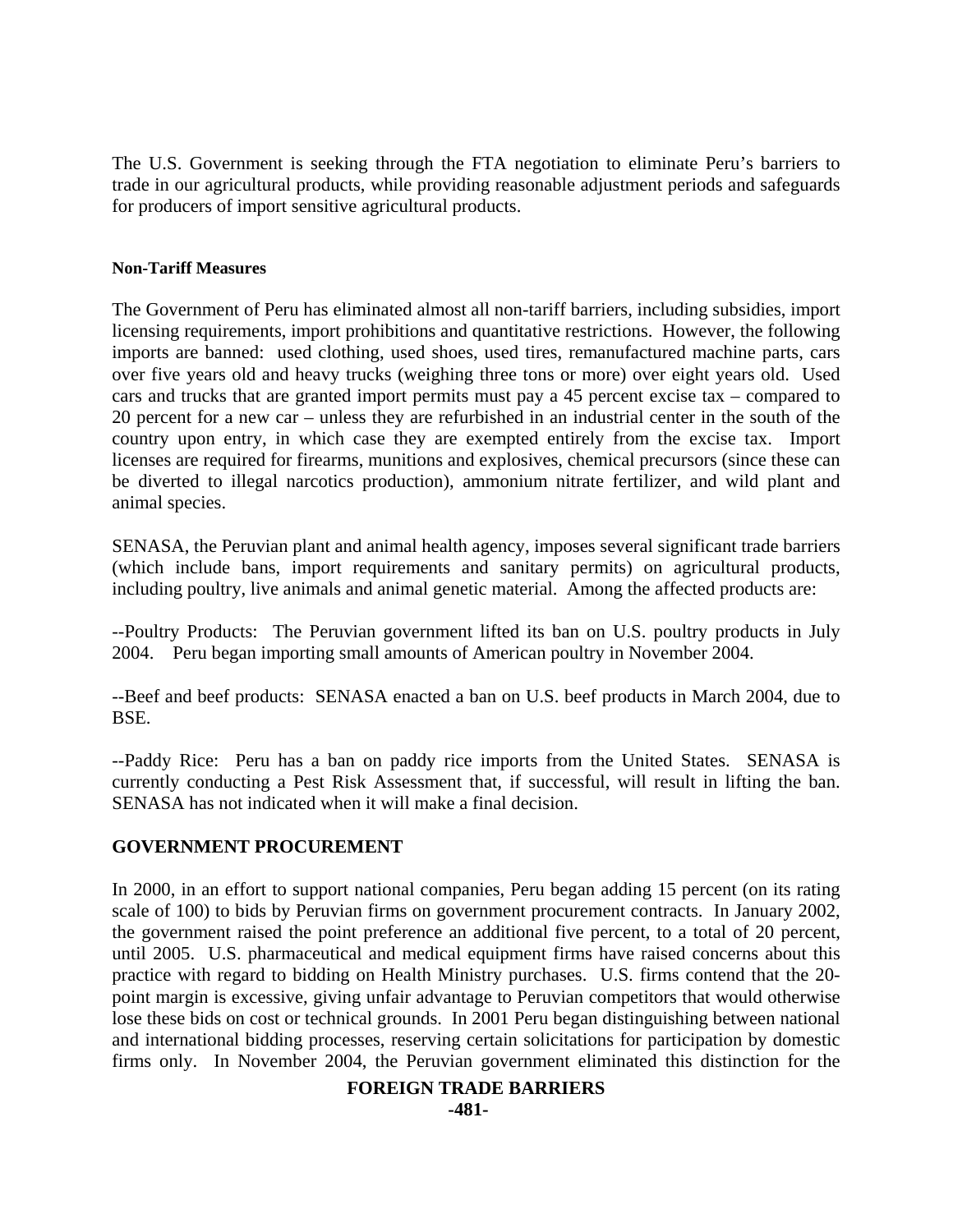majority of products, applying it only to construction works. Peru is not a signatory to the WTO Agreement on Government Procurement. In the FTA negotiations the U.S. Government is seeking opportunities for U.S. companies to bid on Peruvian government procurement.

## **INTELLECTUAL PROPERTY RIGHTS (IPR) PROTECTION**

Peru is a member of the World Intellectual Property Organization (WIPO). It is also a member of the Paris Convention, Berne Convention, Rome Convention, Geneva Phonograms Convention, Brussels Satellites Convention, Universal Copyright Convention, the WIPO Copyright Treaty (WCT) and the WIPO Performances and Phonograms Treaty (WPPT). Peru remains on the U.S. Trade Representative's Special 301 Watch List. Concerns remain about the adequacy of IPR law enforcement, particularly with respect to the relatively weak penalties imposed on IPR violators by the criminal justice courts. Although the Peruvian government recently increased the minimum penalty for piracy to a four-year sentence, there have yet to be any convictions under the new law.

The United States is currently negotiating IPR provisions under the ongoing Andean FTA negotiations to improve protection and strengthen enforcement of IPR. The U.S. Government is seeking to address specific U.S. industry concerns related to the protection and enforcement of copyrights and related rights, patents, proprietary data for pharmaceutical and agricultural products, trademarks and geographical indications.

## **Copyrights**

Peru's 1996 Copyright Law is generally consistent with the TRIPS Agreement. Peru joined the WCT in July 2001 and the WPPT in February 2002. Although most of the provisions of these two WIPO treaties are included in Peru's 1996 Copyright Law, officials at Indecopi, the IPR administrative agency, have acknowledged the need for additional legislation in order to clarify the rights of artists and producers. The National Association of Music Publishers continues to criticize Indecopi's enforcement, claiming that its members are not receiving the royalties due to them.

Despite Peruvian government efforts to increase enforcement, including increased raids on largescale distributors and users of pirated material, piracy remains widespread. The International Intellectual Property Alliance estimates that piracy levels in Peru for recorded music was 98 percent in 2003-2004 with damage to U.S. industry estimated at \$90 million, while motion picture piracy accounts for 60 percent of the market for a loss of an estimated \$5.5 million. Indecopi estimates that software piracy levels have decreased from 60 percent in 2003 to 56 percent in 2004.

## **FOREIGN TRADE BARRIERS -482-**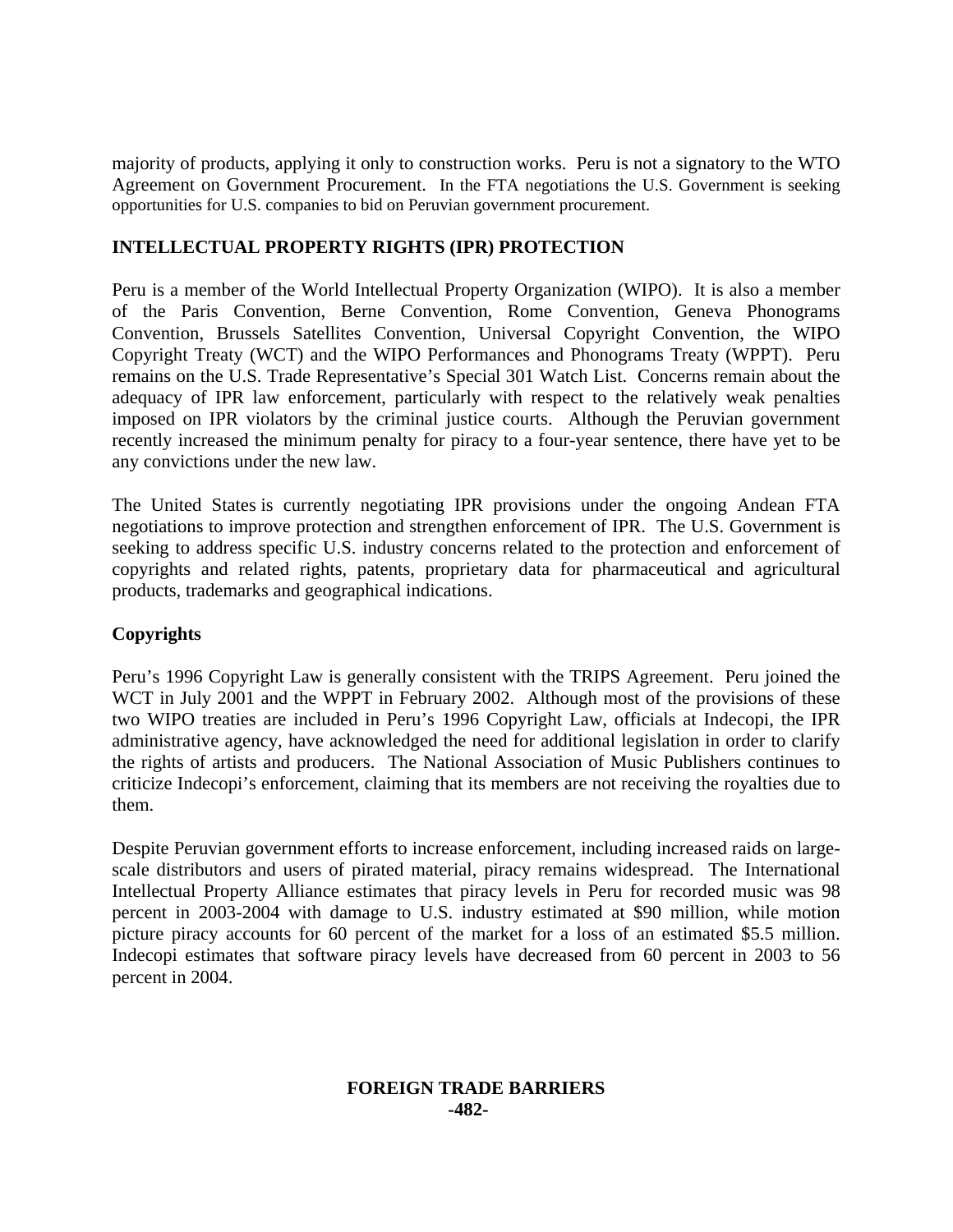## **Patents and Trademarks**

Peru's 1996 Industrial Property Rights Law provides the framework for patent protection. In 1997, based on an agreement reached with the U.S. Government, Peru addressed several inconsistencies with the WTO TRIPS Agreement provisions on patent protection and mostfavored nation treatment for patents.

However, the U.S. pharmaceutical and agrochemical industries continue to have concerns about Peru's protection of confidential test data. Peruvian government health authorities approved the commercialization of new drugs which were the bioequivalents of already approved drugs, thereby denying the originator companies the exclusive use of their data. In effect, the government of Peru is allowing the test data of registered drugs from some companies to be used by others seeking approval for their own pirate version of the same product. U.S. companies also are concerned that the Peruvian government does not provide patent protection to second uses, which would allow a company with a patented compound for one use to subsequently patent a second use of that compound. Although Peruvian law provides the means for effective trademark protection, counterfeiting of trademarks and imports of counterfeit merchandise remain widespread.

## **SERVICES BARRIERS**

The U.S. Government is seeking through the FTA negotiations to secure greater access for U.S. providers of cross-border services to the Peruvian market, including in the areas of financial and telecommunications services.

## **Basic Telecommunications Services**

In the WTO negotiations on basic telecommunications services, concluded in March 1997, Peru made commitments on all basic telecommunications services, with full market access and national treatment to be provided as of June 1999. Peru is continuing the process of developing a competitive telecommunications market and lowered its interconnection rates for most types of telephones in 2001. Termination rates for calls to mobile networks, however, remain one of the highest in the world. This issue has become particularly acute as a result of the recent acquisition by Telefonica of the second largest wireless provider in the country, thereby increasing Telefonica's market share in the wireless sector to over 70 percent. Other suppliers claim that unconstrained pricing by the dominant supplier has created significant barriers to competition in the wireless sector. In addition, some concerns remain about the independence and strength of the government regulatory body established to oversee the sector. In particular, U.S. industry has complained about the lack of transparency in the regulatory decision-making process.

#### **FOREIGN TRADE BARRIERS -483-**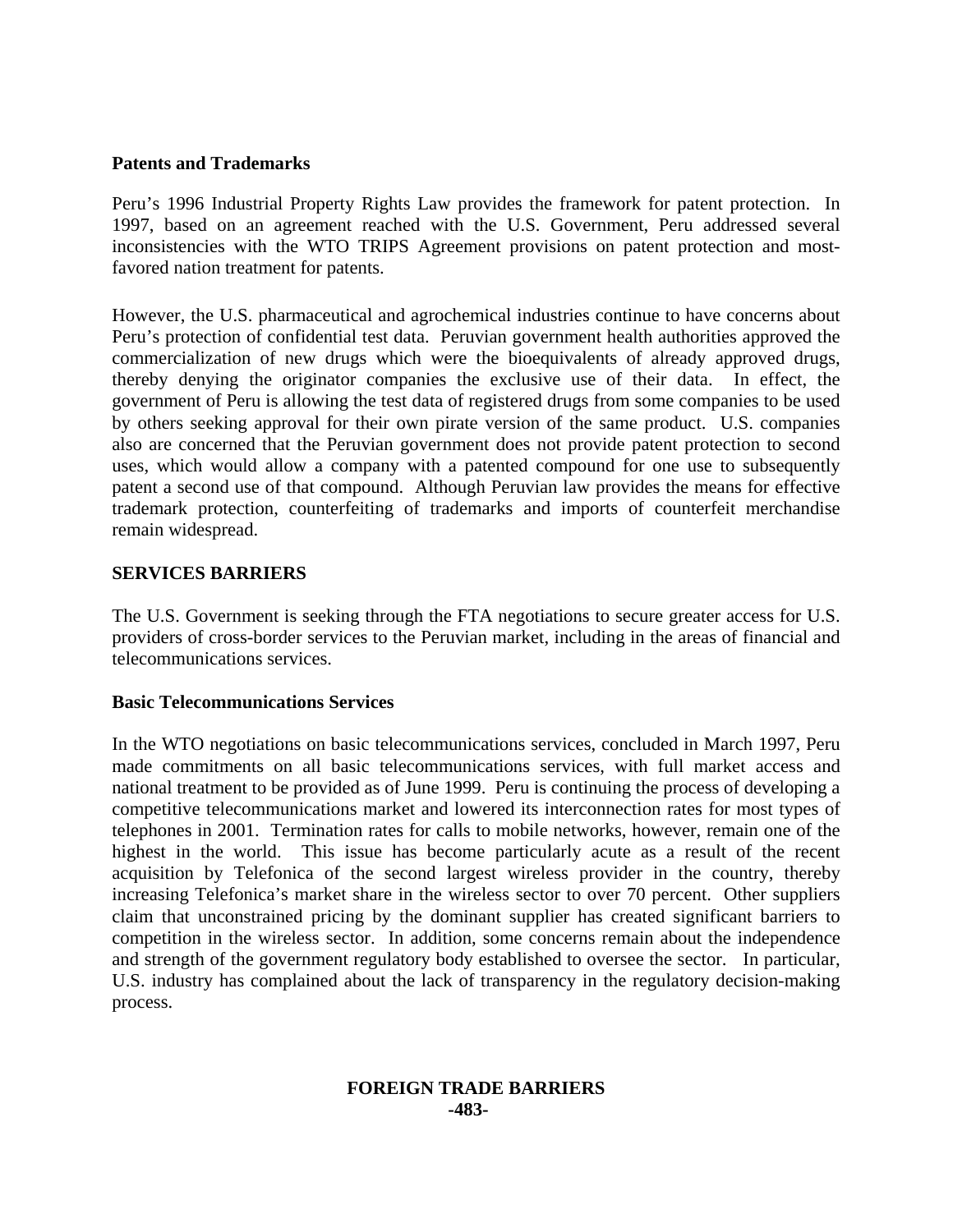## **INVESTMENT BARRIERS**

National treatment for foreign investors is guaranteed under Peru's 1993 constitution. Prior approval is not required for investment by foreign or domestic persons, except in banking and defense-related industries. There are no limitations on the repatriation of capital or profits. Arbitration is available for disputes between foreign investors and the Government of Peru. Several U.S. companies have chosen to pursue claims through arbitration, with mixed results.

Peruvian law restricts majority ownership of broadcast media to Peruvian citizens. Foreigners are also restricted from owning land or investing in natural resources within 50 kilometers of a border, but they can operate within those areas with special authorization. National air and water transportation are restricted to domestic operators. In July 2001, inter-urban land transportation was also reserved for Peruvian carriers.

Under current law, foreign employees may not comprise more than 20 percent of the total number of employees of a local company (whether owned by foreign or Peruvian persons) or more than 30 percent of the total company payroll, although some exemptions apply. Newly established companies, multinational service providers, banks and transportation companies are all granted exemptions. Additionally, foreign companies do not have limitations on the number of foreign management officers they may hire.

Several U.S. firms complain that executive branch ministries, regulatory agencies, the tax agency and the judiciary lack the resources, expertise and impartiality necessary to carry out their respective mandates. Peru's weak judicial branch is a particular problem. Commercial disputes that end up in Peruvian courts are often delayed and can yield results that are not foreseeable based on a review of relevant precedents. The tax agency, with its retroactive reinterpretation of rules and disproportionate fines, has also created additional investment and trade barriers. The Toledo Administration has tried to address institutional weaknesses in the executive branch and has offered plans for judicial reform. The U.S. Government has worked with the Government of Peru both before and in parallel with the FTA negotiations to ensure a fair resolution of U.S. investor disputes, consistent with Peruvian law. Some of those disputes have been resolved while others remain pending.

The U.S. Government is seeking through the FTA negotiations a range of protections with respect to the treatment of U.S. investors, as well as a guaranteed right for those investors to have recourse to international arbitration in the event of disputes with the Peruvian government.

#### **Electronic Commerce**

The Peruvian government is moving to put in place legislation that will facilitate electronic commerce. It has already passed laws giving legal status to digital signatures, creating a framework for electronic contracts and making it illegal to tamper with, destroy or interfere with computer systems or data. The U.S. is seeking in the FTA negotiations to include rules

#### **FOREIGN TRADE BARRIERS**